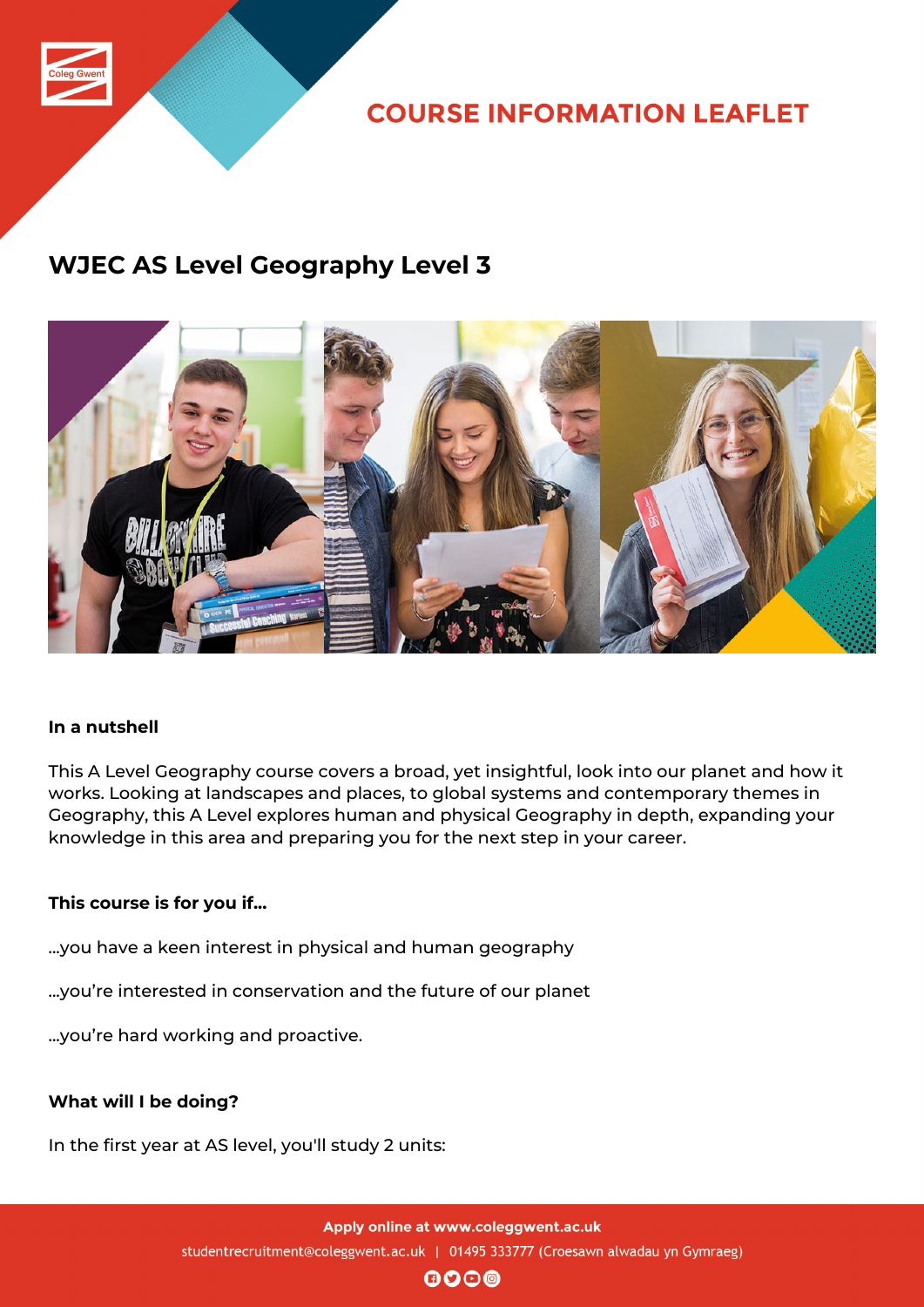

# **COURSE INFORMATION LEAFLET**

Unit 1 Changing landscapes (A: Coastal landscapes, B: Tectonic hazards) Unit 2 Changing places (A: Changing places, B: Fieldwork investigation in physical and human geography)

In the second year, you'll study 3 units leading to the full A Level:

Unit 3 Global systems and global governance (A: Global systems, B: Global governance – change and challenges, C: 21st century challenges) Unit 4 Contemporary themes in geography (A: Tectonic hazards, B: Economic growth and challenge in China, Energy challenges and dilemmas) Unit 5 Independent investigation (non-examined assessment 3000-4000 words)

These units cover a wide range of motivating and challenging topics, combining well with other A Levels in Humanities, Languages or Science.

Both AS and A Level provide opportunities for in depth fieldwork or research. The course should equip you with a range of skills, understanding and knowledge, useful in employment or higher education.

Students should complete the AS course successfully before undertaking the full A Level. Most A Level students continue to higher education, whilst others find Geography extremely useful for employment. Upon completion, you'll achieve:

AS Level Geography A Level Geography Skills Activities

English and Maths

### **[What is expected](http://www.coleggwent.ac.uk/index.php?option=com_content&view=article&id=2314) of me?**

To enter this course, you'll need a minimum of 5 GCSEs at Grade C or above, including English/Welsh First Language, Maths/Maths Numeracy and Grade C in Geography.

Full commitment to attendance is required, as is respect for others, enthusiasm for the subject and self-motivation. You'll be continually assessed and there is an expectation that you'll continue your studies and coursework during your own time.

Apply online at www.coleggwent.ac.uk

studentrecruitment@coleggwent.ac.uk | 01495 333777 (Croesawn alwadau yn Gymraeg)